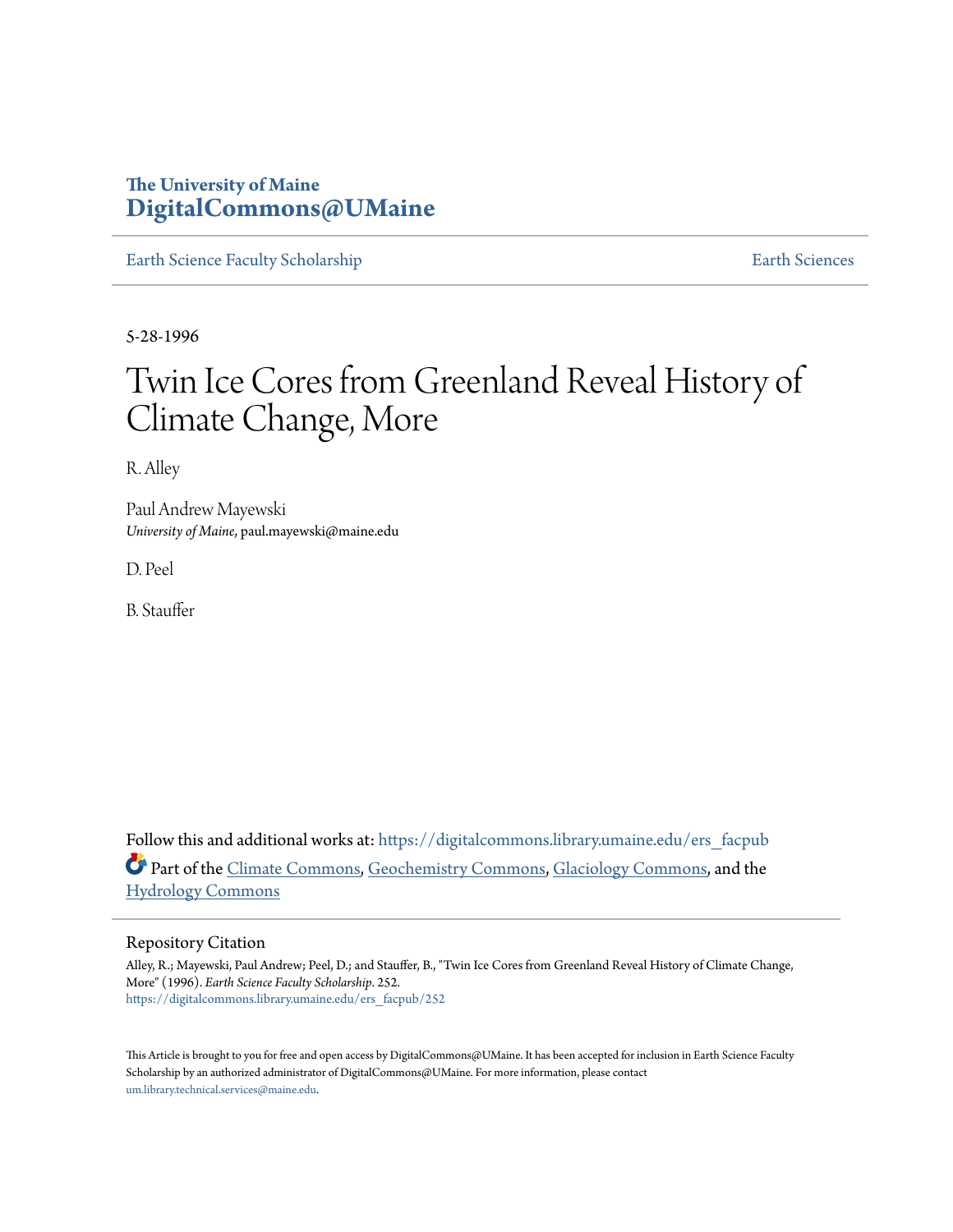## Twin Ice Cores From Greenland Reveal History of Climate Change, More

#### PAGES 209-210

Two projects conducted from 1989 to 1993 collected parallel ice cores—just 30 km apart— from the central part of the Greenland ice sheet. Each core is more than 3 km deep and extends back 110,000 years. In short, the ice cores tell a clearstory: humans came of age agriculturally and industrially during the most stable climatic regime recorded in the cores. Change—large, rapid, and global—is more characteristic of the Earth's climate than is stasis.

The unprecedented swings in Earth's climate recorded in these ice cores were the center of discussion as members of the two groups, the U.S. Greenland Ice Sheet Project 2 (GISP2) and the European Greenland Icecore Project (GRIP), met at a September meeting in Wolfeboro, New Hampshire. More than 100 scientists exchanged data and ideas, finalized arrangements for a special joint issue *oiJGR Oceans* and *JGRAtmospheres* (due out in about a year), and planned future analyses and ice-coring projects. Research findings made with these ice cores have been detailed in roughly 200 refereed publications so far. A brief synopsis of some of the more recent major results of the projects discussed at the meeting is presented here. For further details, interested readers are referred to the primary literature and to the forthcoming *JGR* issue.

#### **Recent Climate Change Is Rapid**

Workshop participants agreed that the Earth has experienced large, rapid, regionalto-global climate oscillations through most of the last 110,000 years, of a scale that agricultural and industrial humans did not face. Though a few of these stadial/interstadial oscillations such as the Younger Dryas event were known for decades, many more were found in the first Greenland deep ice cores, but most of the oscillations occurred in ice from close to the bed where flow may have disturbed the climatic record. In the new cores, these events are recorded far enough above the bed that ice flow is unlikely to have altered the early section of the 110,000 year climatic record. The almost perfect match back to this date between records from the two cores should dispel any lingering doubt about the climatic origin of the events.

These millennial-scale events represent large climate deviations that probably include change in temperature of many degrees Celsius, twofold changes in snow accumulation, order-of-magnitude changes in wind-blown dust and sea-salt loading, and large changes in methane concentration, etc., with cold, dry, dusty, and low-methane conditions correlated. Changes during these events commonly occur over decades or less. Shifts in the patterns of atmospheric circulation could explain the rapidity and magnitude of these events. Most recently subtle versions of these rapid climate change events have been identified through the reconstruction of atmospheric circulation patterns in the Holocene portion of the GISP2 record. Major climatic change events also are also recorded in the isotopic temperature record of the Vostok core from central East Antarctica, although with smaller amplitude and a more ramped appearance than in Greenland.

#### **Greenland Is Warmer Today**

Ice-age temperatures in central Greenland were roughly 20°C colder than today. The stable isotope composition of accumulated snow responds primarily to depositional temperature, but it is sensitive to many other factors. Borehole temperatures can be used to calibrate the isotopic thermometer. Two such isotopic calibrations yield larger glacial-interglacial temperature changes than previously suspected. These calibrations, plus instrumental, model, and other studies, demonstrate that the isotopic ratio of accumulated snow is an excellent thermometer, although it seems that the calibration may be nonlinear in Greenland over glacial to interglacial timescales. Lively discussion centered on several possible causes of these results, and improved explanations should be forthcoming. Calibrations for the rapid glacial-age oscillations are not complete, although large changes are indicated compared with previous estimates.

#### **Factors Affecting Local and Regional Climate**

Comparison of sunspot cycles to oxygenisotopic ratios (temperature) reveals clear solar-modulated climatic response. Similarly, the ice-core volcanic record leads to estimates both of volcano size and atmospheric response. Time-series analyses of chemical and other data reveal significant periodicities, some related to cyclical changes in Earth's orbit. The detailed ammonium record gives some evidence for a fast buildup of the

biosphere on the North American continent after the retreat of the ice sheet. Methane measurements show large variations during the Holocene, indicating large changes in the global extent of wetlands.

#### **Rethinking Rapid Changes in Glacial-Age CO2**

Initial interpretation of the GRIP ice-core data indicated that the large, rapid climate oscillations that dominate the record of the last 110,000 years also persisted through the previous warm period, the Eemian, which took place -120-130 thousand years ago. The GISP2 core also shows rapid oscillations during that time period, but with different timing and character. In both cores, physical examination shows significant structural disturbances from ice flow beginning at or slightly above the depth at which difference in their climate records appear—roughly 2800 m, or approximately 110,000 years ago. New results presented at the meeting show that globally mixed gases in both cores differ from those of the Vostok, Antarctica core, where Eemian ice is far above the bed and therefore undisturbed by ice flow.

Much remains to be learned about Eemian climate from these cores. Just as they were needed to validate the rapid oscillations observed in older cores, a core from a site where the Eemian is farther above the bed and thus is less subject to flow disturbance will provide the best information. Planning and selection of a site capable of delivering records with comparable time resolution are already underway in North Greenland and Antarctica.

Measurements of gas-bubble compositions from Antarctic cores provide the best paleorecords of CO2 concentrations. Greenlandic records indicate some unexplained "noise" possibly related to chemical reactions with the more abundant carbonate dust in Greenland ice. Further, high-resolution ice records reported on at the meeting support the view that interpreting the Greenland  $CO<sub>2</sub>$  record is more complex than interpreting the Antarctic record. However, the results do not question earlier findings about the increase of the atmospheric  $CO<sub>2</sub>$  concentration at the end of the last glaciation and a steady increase since the beginning of the industrial epoch.

#### **Ice Cores Lead to Progress in Related Research**

Meeting participants also agreed that great progress is being made on "fundamentals" research, more basic science. The ability to count annual layers in the cores well into the glacial period and probably through 110,000 years will help to answer questions